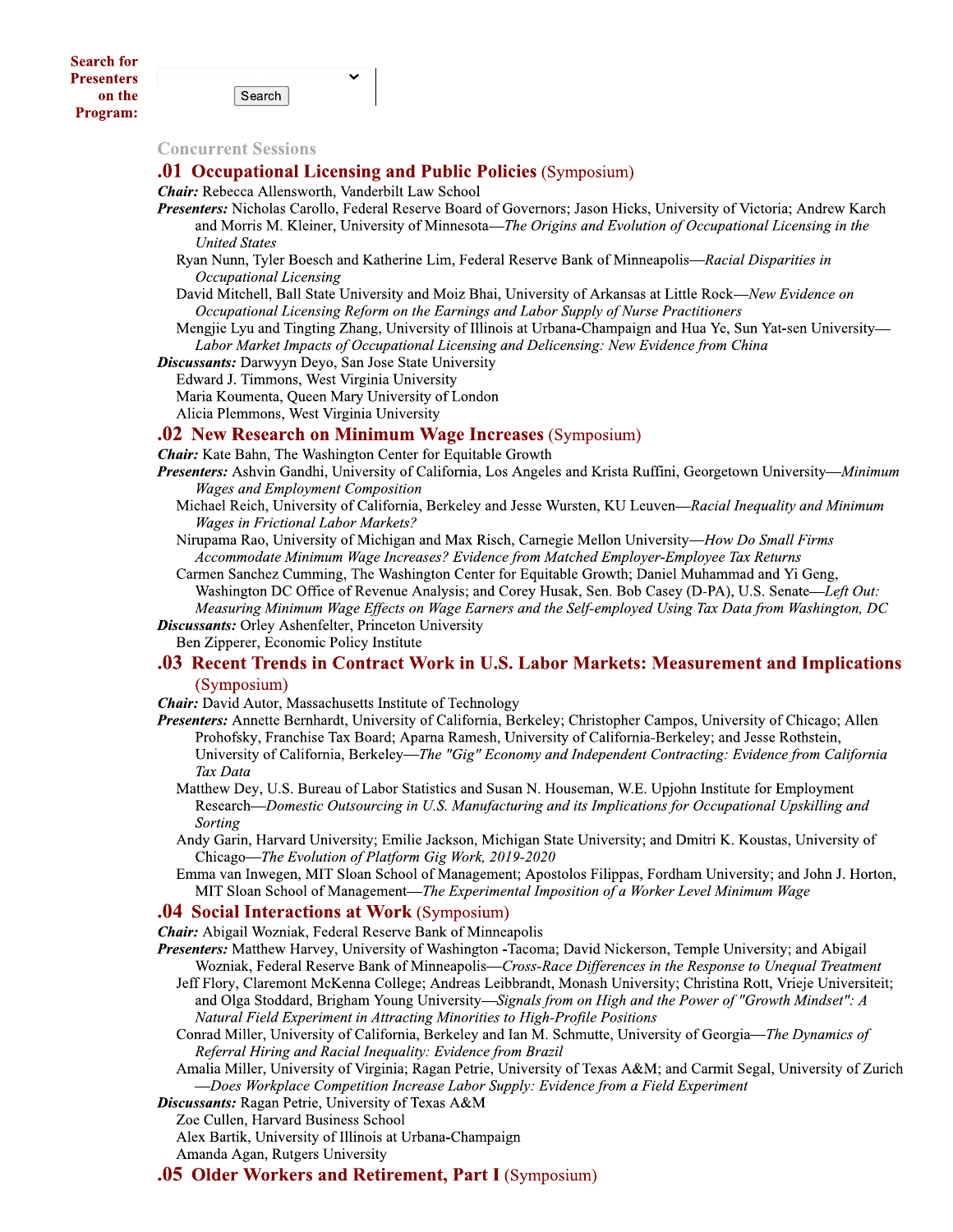**Chair:** Teresa Ghilarducci, The New School for Social Research

- Presenters: Owen Davis, The New School for Social Research-Employer-Provided Health Insurance Costs and the Demand for Older Workers: Evidence from Administrative Data
	- Leah R. Abrams, Tufts University; Kristen Harknett, University of California, San Francisco; and Daniel Schneider, Harvard Kennedy School—Older Workers with Unpredictable Schedules: Implications for Well-being and Job Retention
	- Beth C. Truesdale, W.E. Upjohn Institute for Employment Research—Navigating the Run-up to Retirement: Evidence from Narrative Survey Data
	- Richard W. Johnson, Urban Institute—Age Disparities in Reemployment among Displaced Workers: Variation over Time and across Groups
- **Discussants:** Matthew Rutledge, Boston College

Siavash Radpour, The New School for Social Research

### **.06 Older Workers and Retirement, Part II** (Symposium)

Chair: Susan N. Houseman, W.E. Upjohn Institute for Employment Research

- Presenters: Laura Quinby, Boston College; Glenn Springstead, Social Security Administration; and Gal Wettstein, Boston College—Is the Scarring from Unemployment Worse for Black Workers?
	- Brian Asquith, W.E. Upjohn Institute for Employment Research—Why Are Older Workers Moving Less While Working Longer?

Joelle Abramowitz, University of Michigan-Measuring Work among Older Adults: The Role of Retirement Transitions Siavash Radpour, The New School for Social Research—Older Workers and Retirement Security: A Review

- Discussants: Beth C. Truesdale, W.E. Upjohn Institute for Employment Research
	- Owen Davis, The New School for Social Research

### **.07 Labor Market Shocks on College Students and Recent Graduates (Symposium)**

**Chair:** Jesse Rothstein, University of California, Berkeley

- Presenters: Johnathan G. Conzelmann and Steven W. Hemelt, University of North Carolina; Brad Hershbein, W.E. Upjohn Institute for Employment Research; Shawn M. Martin, University of Michigan; and Andrew Simon, University of Chicago-Skills, Majors and Jobs: Does Higher Education Respond
	- Russell Weinstein, University of Illinois at Urbana-Champaign-Graduating from a Less Selective University During a Recession: Evidence from Mobility Report Cards and Employer Recruiting
	- Diane Whitmore Schanzenbach, Northwestern University and Sarah Turner, University of Virginia—Limited Supply and Lagging Enrollment: Production Technologies and Enrollment Changes at Community Colleges during the Pandemic
- Discussants: Joseph G. Altonji, Yale University

Miguel Urquiola, Columbia University

Celeste K. Carruthers, University of Tennessee

### **.08 Tax Credits, Labor Supply, and Intergenerational Transfers** (Symposium)

**Chair:** Hilary Hoynes, University of California, Berkeley

- Presenters: Emily Wiemers, Syracuse University; Katherine Michelmore, University of Michigan; and Anna Wiersma Strauss, Syracuse University—The EITC and Intergenerational Transfers of Time and Money
	- Gabrielle Pepin, W.E. Upjohn Institute for Employment Research and Yulya Truskinovsky, Wayne State University— Not Just for Kids: Child and Dependent Care Credit Benefits for Elder Care
	- Jacob Bastian, Rutgers University—Tax Credits in Rural and Economically Distressed Areas: More Bang Per Buck? Kye Lippold, U.S. Department of the Treasury—The Effects of the Child Tax Credit on Labor Supply

**Discussants:** Yulya Truskinovsky, Wayne State University

Tatiana Homonoff, New York University

### **.09 Labor Market Institutions (Symposium)**

**Chair:** Eliza Forsythe, University of Illinois at Urbana-Champaign

- Presenters: Samuel Young and Sean Yixiang Wang, Massachusetts Institute of Technology—*Unionization, Employer* Opposition, and Establishment Closure
	- Cynthia Doniger, Board of Governors of the Federal Reserve System and Desmond J. Toohey, University of Delaware -These Caps Spilleth Over: Equilibrium Effects of Unemployment Insurance
	- John C. Haltiwanger, University of Maryland; Henry R. Hyatt and James R. Spletzer, U.S. Census Bureau—The Role of Industry in Increasing Earnings Inequality: Reconciling Results from the CPS and the LEHD

**Discussants:** Aaron J. Sojourner, University of Minnesota

Jose Mustre-del-Rio, Federal Reserve Bank of Kansas City

Christian vom Lehn, Brigham Young University

# **.10 Random Assignment in the U.S. Army (Symposium)**

Chair: Susan Payne Carter, U.S. Military Academy West Point

- Presenters: James V. Marrone, RAND Corporation; Rebecca S. Zimmerman, U.S. Department of Defense; Louay Constant and Marek Posard, RAND Corporation; and Katherine L. Kuzminski, Center for a New American Security -Organizational and Cultural Causes of Army First-Term Attrition
	- Michael S. Kofoed and Carl J. Wojtaszek, U.S. Military Academy West Point—Sensitivity of Charitable Giving to Realized Income Changes: Evidence from Military Bonuses and the Combined Federal Campaign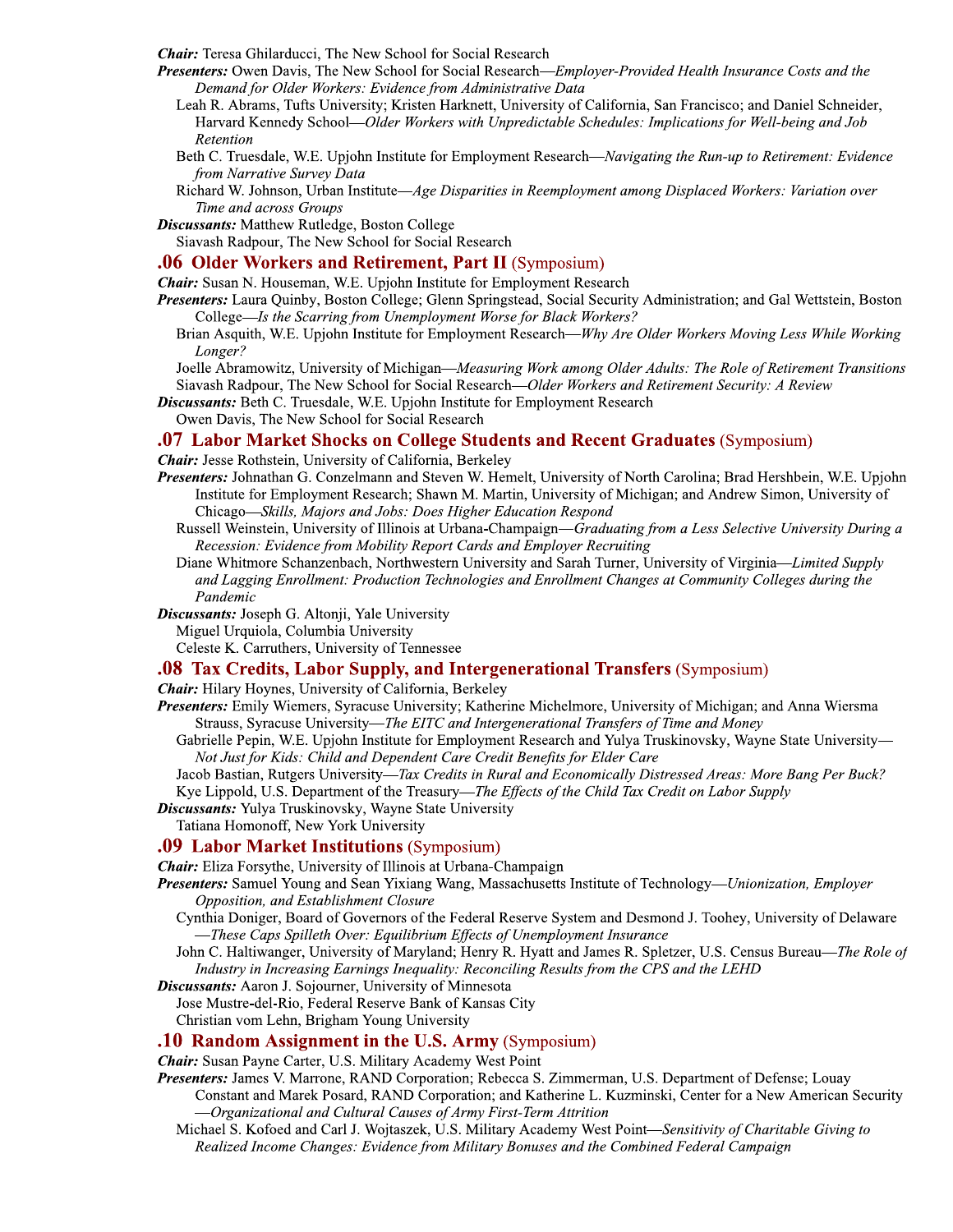- Jonathan M.V. Davis, University of Oregon; Kyle Greenberg, U.S. Military Academy West Point; and Damon Jones, University of Chicago—An Experimental Evaluation of Deferred Acceptance
- Jesse Bruhn, Brown University; Kyle Greenberg and Matthew Gudgeon, U.S. Military Academy West Point; Evan Rose, University of Chicago; and Yotam Shem-Tov, University of California, Los Angeles—The Effects of Combat Deployments
- **Discussants:** Jennifer Heissel, Naval Postgraduate School Susan Payne Carter, U.S. Military Academy West Point

### **11 Labor Market Competition and the Political Economy (Symposium)**

**Chair:** Sydnee Caldwell, Microsoft Research

- Presenters: Bryan A. Stuart, Federal Reserve Bank of Philadelphia; Christopher Goetz, U.S. Census Bureau; and Brad Hershbein, W.E. Upjohn Institute for Employment Research—Local Labor Markets Left Behind? How Recessions Reshape Employment Dynamics Among Firms and Workers
	- Takuya Hiraiwa, University of Maryland; Michael Lipsitz, Federal Trade Commission; Evan Starr, University of Maryland; and Bledi Taska, Burning Glass Technologies-Do Firms Value Court Enforcement of Noncompete Agreements? A Revealed Preference Approach
	- Hyeri Choi and Ioana Marinescu, University of Pennsylvania-The Impact of Labor Market Concentration on Unemployment and Underemployment.
	- Samuel Dodini, Kjell Salvanes and Alexander Willén, Norwegian School of Economics-The Dynamics of Power in Labor Markets: Monopolistic Unions versus Monopsonistic Employers
- Discussants: Evan Starr, University of Maryland
- Hyeri Choi, University of Pennsylvania

### 12 Firm Power and the Law: Wage Discrimination, Non-Competes, and Visas (Symposium)

- **Chair:** Kate Bahn, The Washington Center for Equitable Growth
- Presenters: Brianna L. Alderman, Roger D. Blair and Perihan Saygin, University of Florida—Monopsony, Wage Discrimination, and Public Policy
	- Natarajan Balasubramanian, Syracuse University; Evan Starr and Shotaro Yamaguchi, University of Maryland— Bundling Employment Restrictions and Value Capture from Employees
	- Candice Yandam Riviere, The University of Chicago Law School—Regulatory Changes and Labor Market Concentration in the U.S. Agriculture Sector: Evidence from H-2A Workers
	- Jed DeVaro, California State University, East Bay and Peter Norlander, Loyola University of Chicago—Wage Theft, Market Power, and Outsourcing: The Case of H-1B Workers
- **Discussants:** Roger D. Blair, University of Florida Peter Norlander, Loyola University of Chicago

# **13 LERA Best Papers I: Racial Disparities in Policies and Institutions** (Symposium)

**Chair:** Conrad Miller, University of California, Berkeley

- Presenters: Yang Jiao, Young Harris College; Yi Lu, Tsinghua University; and Xiaohan Zhang, Federal Reserve Bank of Dallas—Racial Disparity in Labor Market Response to the EITC
	- Julie Hotchkiss, Federal Reserve Bank of Atlanta and Kalee Elise Burns, Georgia State University—Migration Constraints and Disparate Responses to Changing Job Opportunities
	- Brandy Edmondson, University of Minnesota-Bigger than Black and White: Cultural Capital and Employment Discrimination

**Discussants:** Junjie Guo, University of Wisconsin Madison Abigail Wozniak, Federal Reserve Bank of Minneapolis Andrea Kim, Sungkyunkwan University

# .14 LERA Best Papers II: Regulation, Training, and Wages (Symposium)

**Chair:** Russell Weinstein, University of Illinois at Urbana-Champaign

- Presenters: Jesse Wursten, KU Leuven and Michael Reich, University of California, Berkeley—Small Business and the Minimum Wage
	- Sangeun Ha, Copenhagen Business School—Outsourcing Workplace Safety

Shomik Ghosh, Boston University—The Effect of Occupational Licensing on the Gender Wage Gap

- Hyejin Ko, Korean Institute of Health and Social Affairs and Andrew Weaver, University of Illinois at Urbana-Champaign—Are Employer Training and General Education Substitutes or Complements? Evidence from South Korea
- Discussants: Patrick Nüß, Kiel University
	- Hye Jin Rho, Michigan State University
	- Ting Zhang, University of Baltimore
	- Oren Danieli, Tel-Aviv University

### **15 LERA Best Papers III: The Changing Geography and Nature of Work** (Symposium)

**Chair:** Brian Sloboda, Department of Labor

- Presenters: Hoyoung Yoo, University of Wisconsini-Madison-Move in and Get Paid? The Welfare Implications of Workfrom-Home Worker Relocation Programs
	- Junjie Guo, University of Wisconsin Madison—Human Capital Externalities and the Geographic Variation in Returns to Experience